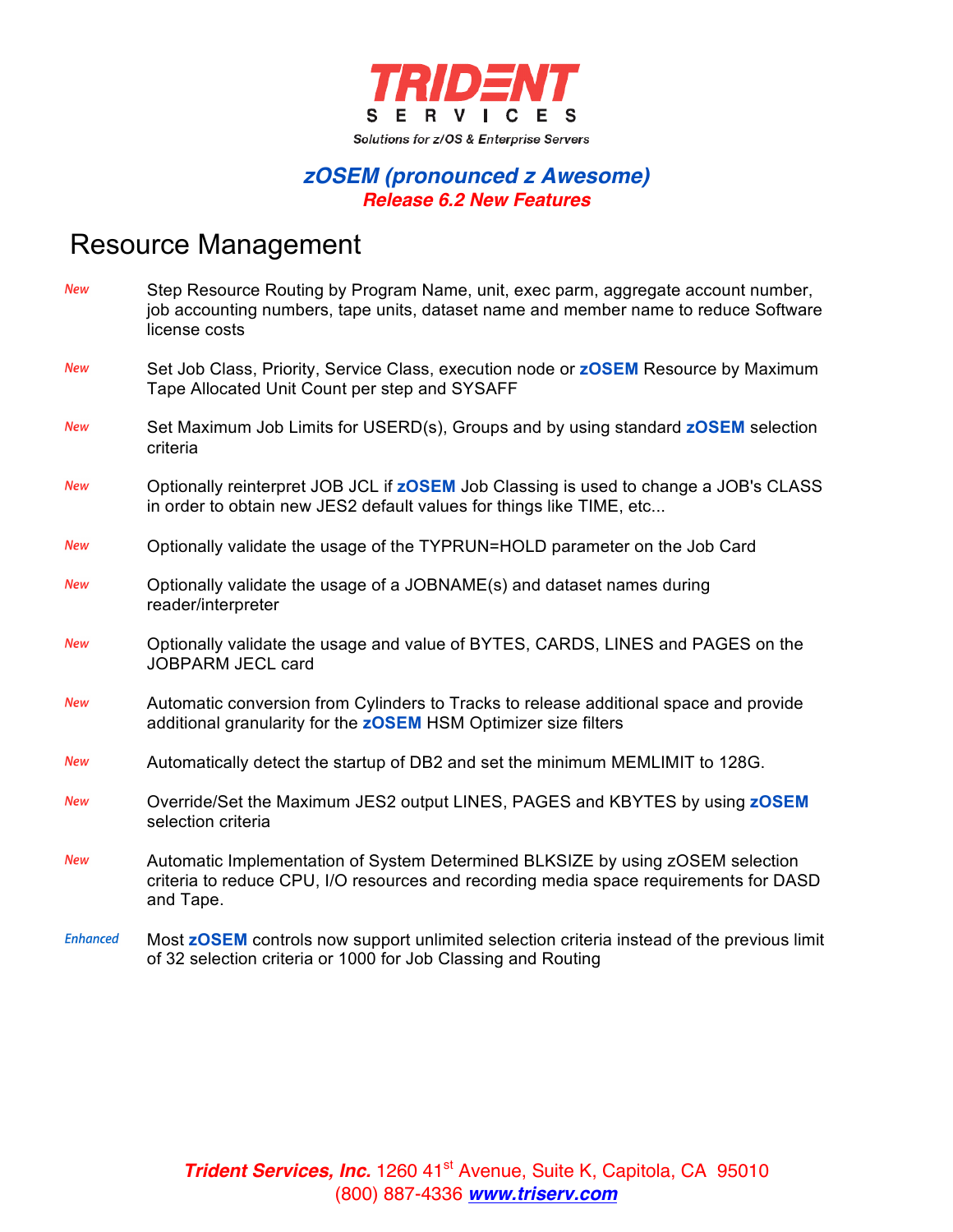

#### *zOSEM (pronounced z Awesome) Release 6.2 New Features*

# **Security**

- **New** Support for a 100 character RACF Password Phase using masking, counts for numeric, special, upper and lower case characters as well as the definition of an exclusion table for password phrases
- Optionally define unique RACF Class definitions in the RACF Class Descriptor Table for **New** resources to be checked by **zOSEM**
- **Enhanced** Password rules for RACF Passwords using masking, counts for numeric, special, upper and lower case characters as well as the definition of an exclusion table for passwords

## **Operations**

| <b>New</b> | Additional messages in the JES2 JOBLOG and SYSLOG when using the Dataset Conflict<br>Resolution and Job Limiting option(s) in <b>zOSEM</b>                                                                                    |
|------------|-------------------------------------------------------------------------------------------------------------------------------------------------------------------------------------------------------------------------------|
| <b>New</b> | Support for 8 character Job Class(s) in z/OS 2.1                                                                                                                                                                              |
| <b>New</b> | Support for new JES2 parameter in the initialization deck JOBDEF INTERPRET=JES INIT,<br>JES2 Exit 59 and JES2 Exit 60                                                                                                         |
| <b>New</b> | Operations System Display Facility (OSDF) for setting <b>zOSEM</b> Resources on/off, displaying<br>zOSEM Resource conflicts, jobs awaiting execution, zOSEM dependent job control,<br>dataset name conflicts etc              |
| <b>New</b> | New and enhanced Operator commands for JES2 <b>zOSEM</b> functions including HSM, DSN<br>ENQUEUE, Program, Job Routing and concurrent Job limits including the starting,<br>stopping, adding, deleting and setting of options |
| <b>New</b> | Support for DSN ENQUEUE downgrade in z/OS 2.1 when using <b>zOSEM</b> Dataset Conflict<br>Resolution                                                                                                                          |
| <b>New</b> | Support for Program Parms greater than 100 characters                                                                                                                                                                         |
| <b>New</b> | Insert the first n characters of the USERID into the JOBNAME rather than just cancelling<br>the Job                                                                                                                           |
| <b>New</b> | WTOR support for extending SMF Wait Time to avoid S522                                                                                                                                                                        |
| <b>New</b> | Automatically Restart an initiator if the Job ABENDS                                                                                                                                                                          |